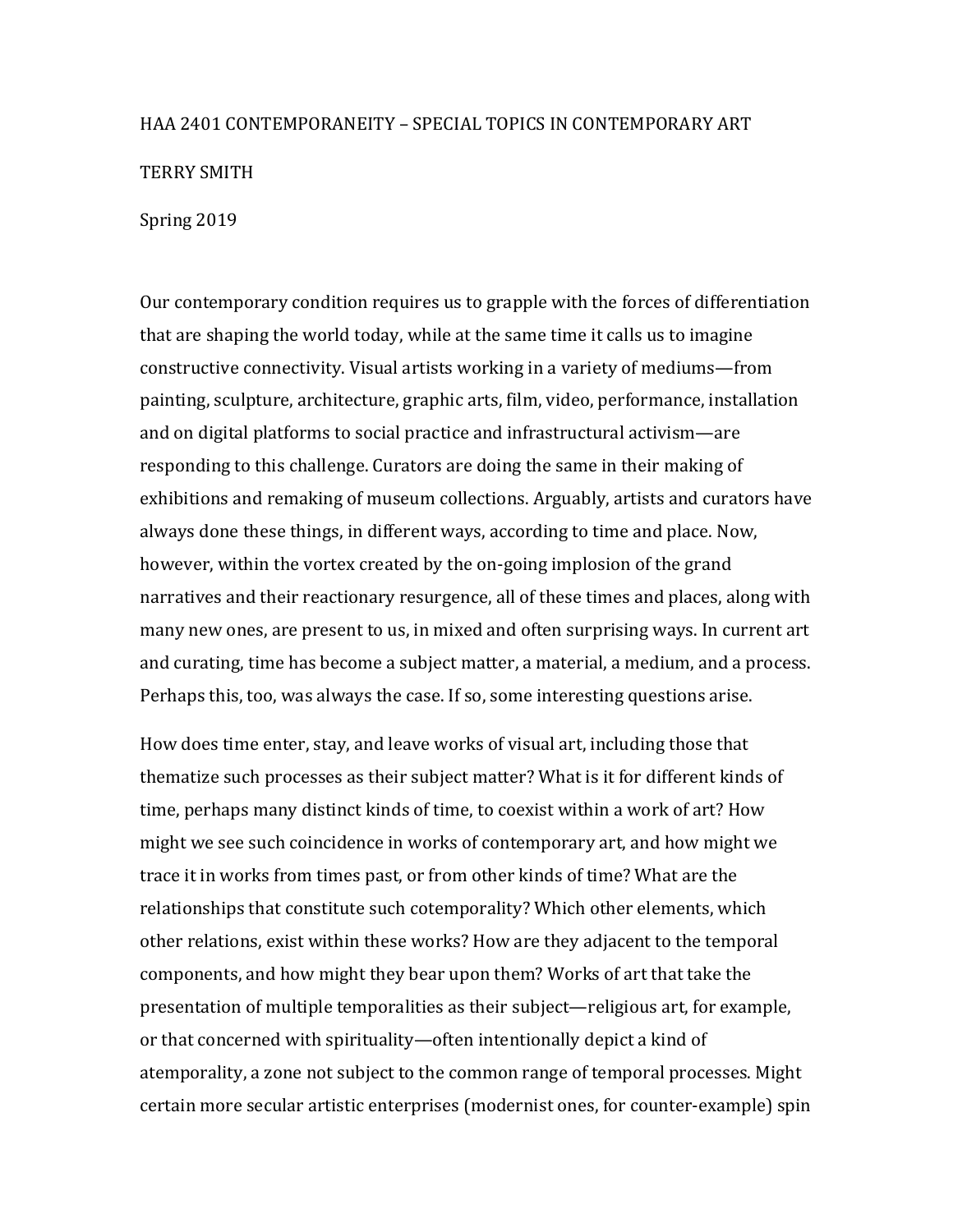off a different kind of achronicity? How have these multiple, layered, mobile, differentiating temporalities been exhibited in the past, how might they be exhibited now?

Frick Fine Arts, Seminar Room via 104. Wednesdays 6-8:30pm

Courseweb access: 

https://courseweb.pitt.edu/webapps/blackboard/execute/announcement?method =search&context=course&course\_id=\_497235\_1&handle=cp\_announcements&mode =cpview

# SCHEDULE **\*** Temporalities constellation event; open seminar

# 1. January 9 **Thinking About Time**

Carlo Rovelli, *The Order of Time* (New York: Riverhead, 2018), introduction, chapters 12 and 13.

Russell West-Pavlov, Temporalities (London; Routledge, 2013), Introduction and Conclusion.

Joel Burges and Amy J. Elias eds., *Time: A Vocabulary of the Present* (New York; New York University Press, 2016), Introduction.

Julia Kristeva, "Women's Time," [1979] *Signs: Journal of Women in Culture and Society* 7.1 (Autumn, 1981): 13-35.

# 2. January 16 **Time and History**

Daniel Rosenberg and Anthony Grafton, *Cartographies of Time: A History of the Timeline* (New York: Princeton Architectural Press, 2009), chapters 4 and 7.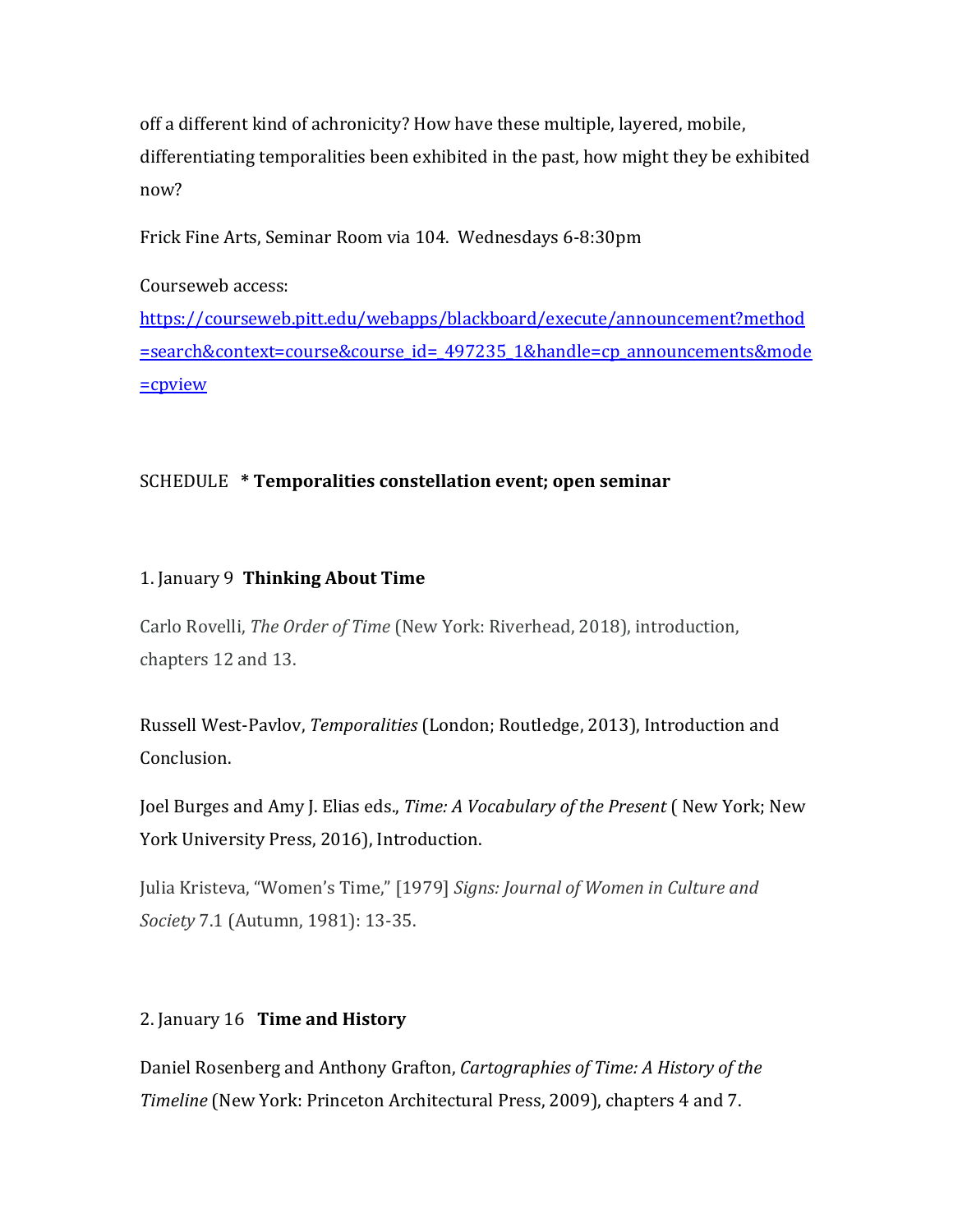Walter Benjamin, "Theses on the Philosophy of History," [1940] in *Illuminations* (London: Fontana, 1973), 255-256.

Harry Harootunian, "Remembering the Historical Present," Critical Inquiry, vol. 33 (Spring 2007): 471-494.

#### 3. January 23 **Iconography, Iconology, Temporalities** \*

Erwin Panofsky, "Father Time," in *Studies in Iconology: Humanistic Themes in the Art* of the Renaissance (New York: Harper & Row, 1962). See also "Introductory," 3-16.

Erwin Panofsky, "Reflections on Historical Time," epilogue to "Über die vier Meister von Reims," *Jahrbuch für Kunstgeschichte*, 1927, translated by Johanna Bauman, *Critical Inquiry*, vol. 30 (Summer 2004): 691-701.

St Augustine, *The Confessions* [378-9] Book 11; St Augustine, *The Confessions of St Augustine*, transl. Hal M. Helms (Orleans, MA: Paraclete Press, 1986) OR St Augustine, *The Confessions*, transl. Garry Wills (New York: Penguin, 2002).

Terry Smith, "Seeing Time in Sansepolcro: Piero in America," unpublished lecture, Clark Art Institute, April 2014 (HAA Colloquium presentation, January 23, noon). $*$ 

# 4. January 30 Anachrony, Heterochronicity (Keith Moxey visit) \*

Georges Didi-Huberman, *Confronting Images: Questioning the Ends of a Certain History of Art* [1990] (University Park, PA: Pennsylvania State University, 2005), "Question posed" and chapter 1, "The History of Art Within the Limits of its Simple Practice."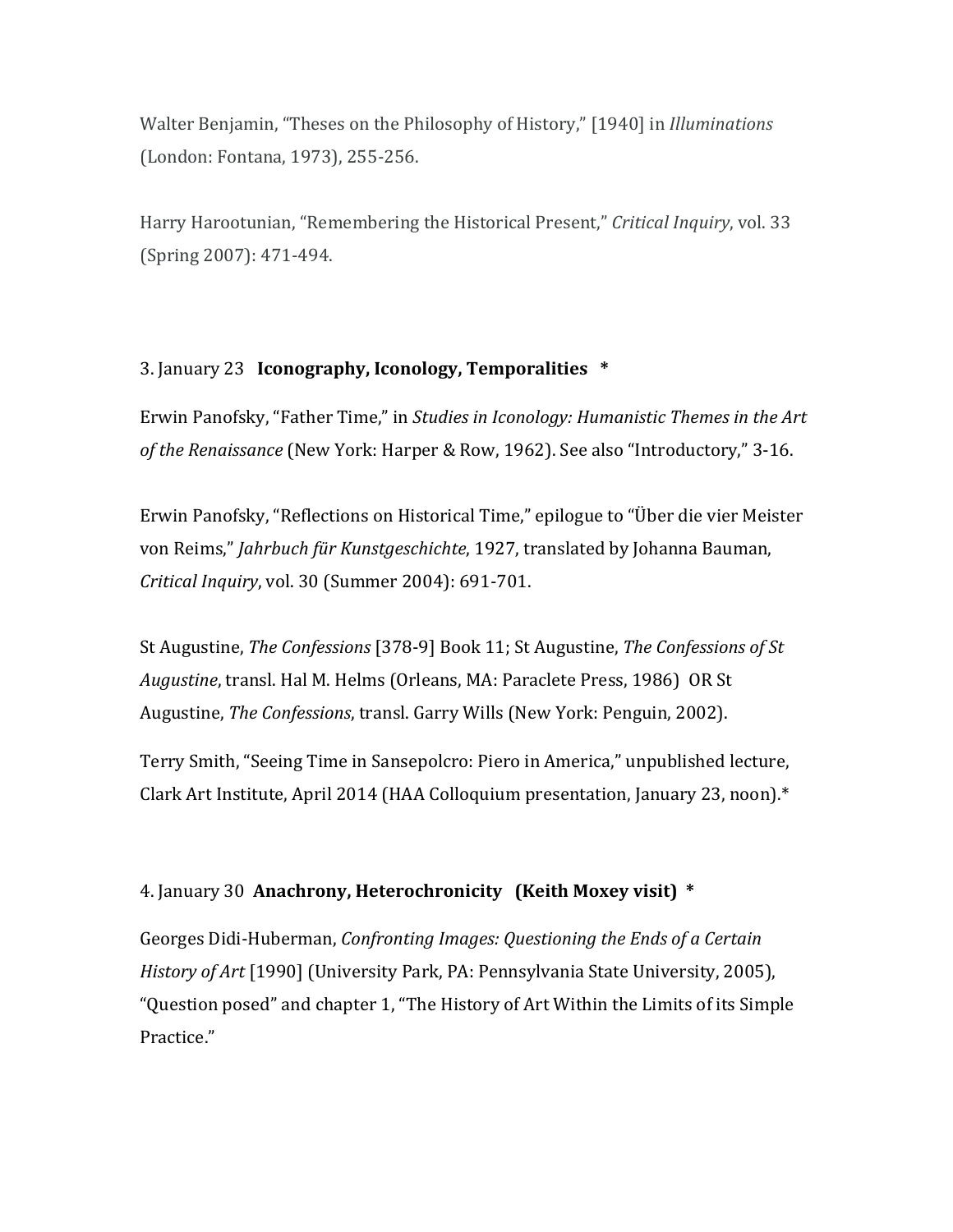Keith Moxey, *Visual Time: The Image in History* (Durham, NC: Duke University Press, 2013), Introduction, chapter 2 "Do We Still Need a Renaissance?' and chapter 3 "Contemporaneity's Heterochronicity."

#### 5. February 6 **Photography, Film and Time**

Erwin Panofsky, "Style and Medium in the Motion Pictures," in Three Essays on Style (Cambridge, Mass.: MIT Press, 1995).

Ramond Bellour, "The Film Stilled," *Camera Obscura*, no. 24 (1991) orig. "L'interruption, le instant" [1987]

James Lingwood, "The Epic and the Everyday: Contemporary Photographic Art," Hayward Gallery, London, 1994, in Ralf Rugoff ed., *Fifty Years of Great Art Writing* (London: Hayward Gallery Publishing, 2018), 191-204.

February 13 Reading week, CAA in New York

# 6. February 20 **Architecture/Feminist Perspectives on Art Historical Time**

Robert Venturi, *Complexity and Contradiction in Modern Architecture* (New York: Museum of Modern Art, 1966).

Griselda Pollock, "The State of Art History with Denmark in Mind," lecture to the 2018 Art Association of Australia and New Zealand annual conference, Melbourne, December 20, 2018, at https://echo360.org.au/media/de1660ee-6e80-46d4-a263b7608576ede1/public.

#### 7. February 27 **Time in and between different cultures**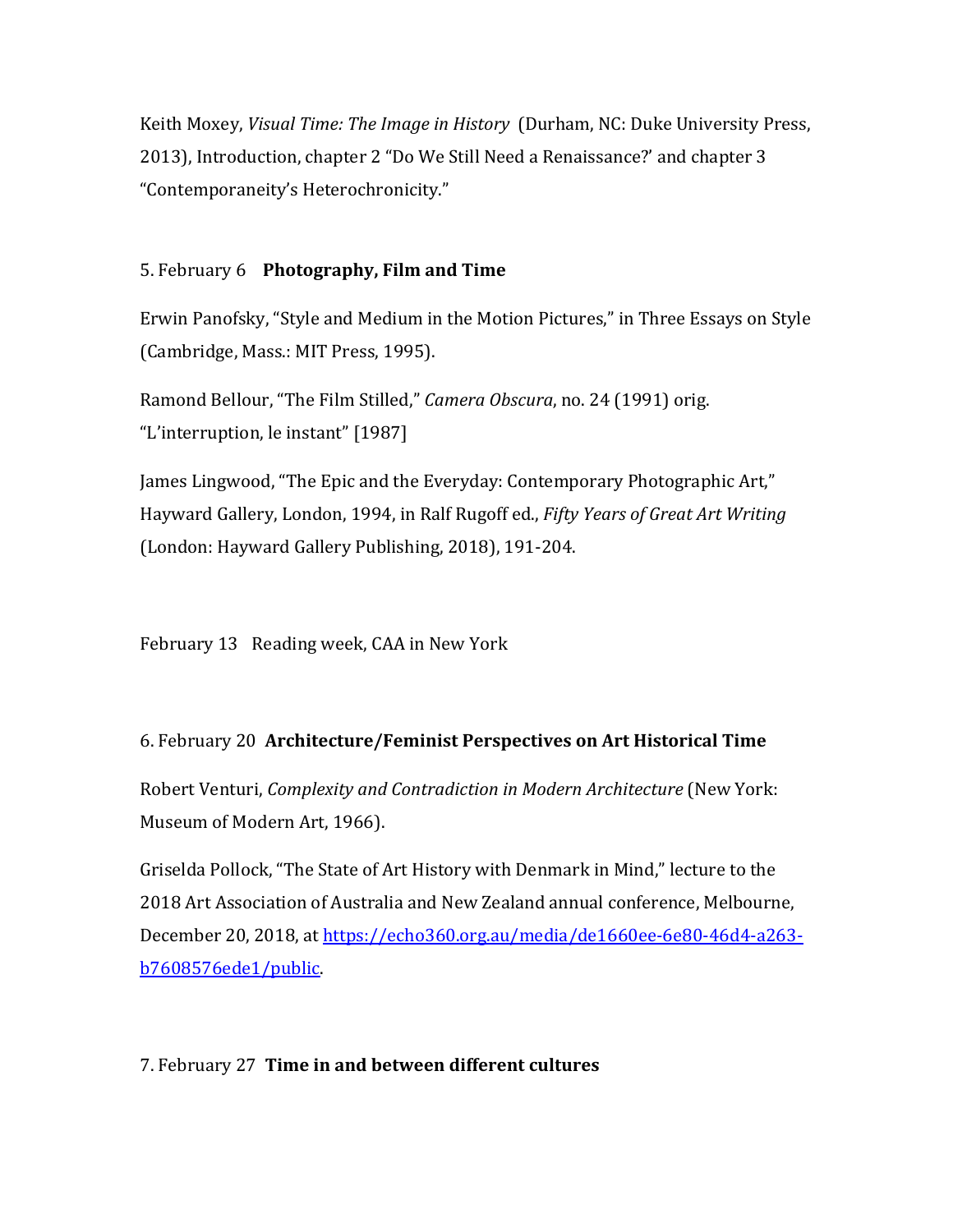Iohannes Fabian, *Time and the Other: How Anthropology Makes Its Object* (New York: Columbia University Press, 1983, 2<sup>nd</sup> ed. 2002), chapters 1 "Time and the Emerging Other," and 2 "Our Time, Their Time, No Time: Coevalness Denied"

Homi K. Bhabha, "Race, Time and the Revision of Modernity," The Location of Culture (London: Routledge, 1994), 236-256 and 274-276.

"The Problem of Time in African Art History," in *African Art and the Shape of Time,* ed. Prita Meier and Raymond Silverman (Ann Arbor: University of Michigan Museum of Art Publications, 2012): 6-17.

François Jullien, On the Universal: the uniform, the common, and the dialogue between *cultures* [2008] (London: Polity, 2014), chapters I, II, III, XII, and XIII.

#### 8. March 6 **Contemporaneity**

Terry Smith, "Introduction: The Contemporaneity Question," in Terry Smith, Okwui Enwezor and Nancy Condee eds., *Antinomies of Art and Culture: Modernity*, *Postmodernity, Contemporaneity* (Durham, NC: Duke University Press, 2008).

Giorgio Agamben, "On Contemporaneity," Lecture at the European Graduate School, 2007; in Giorgio Agamben, "What is an Apparatus?" and Other Essays (Stanford: Stanford University Press, 2009), 39-56.

Peter Osborne, *The Post-Conceptual Condition* (London: Verso, 2018), chapter 1

Temporalities within the 57<sup>th</sup> Carnegie International (Ingrid Schaffner visit TBK)

March 9-17 Spring Break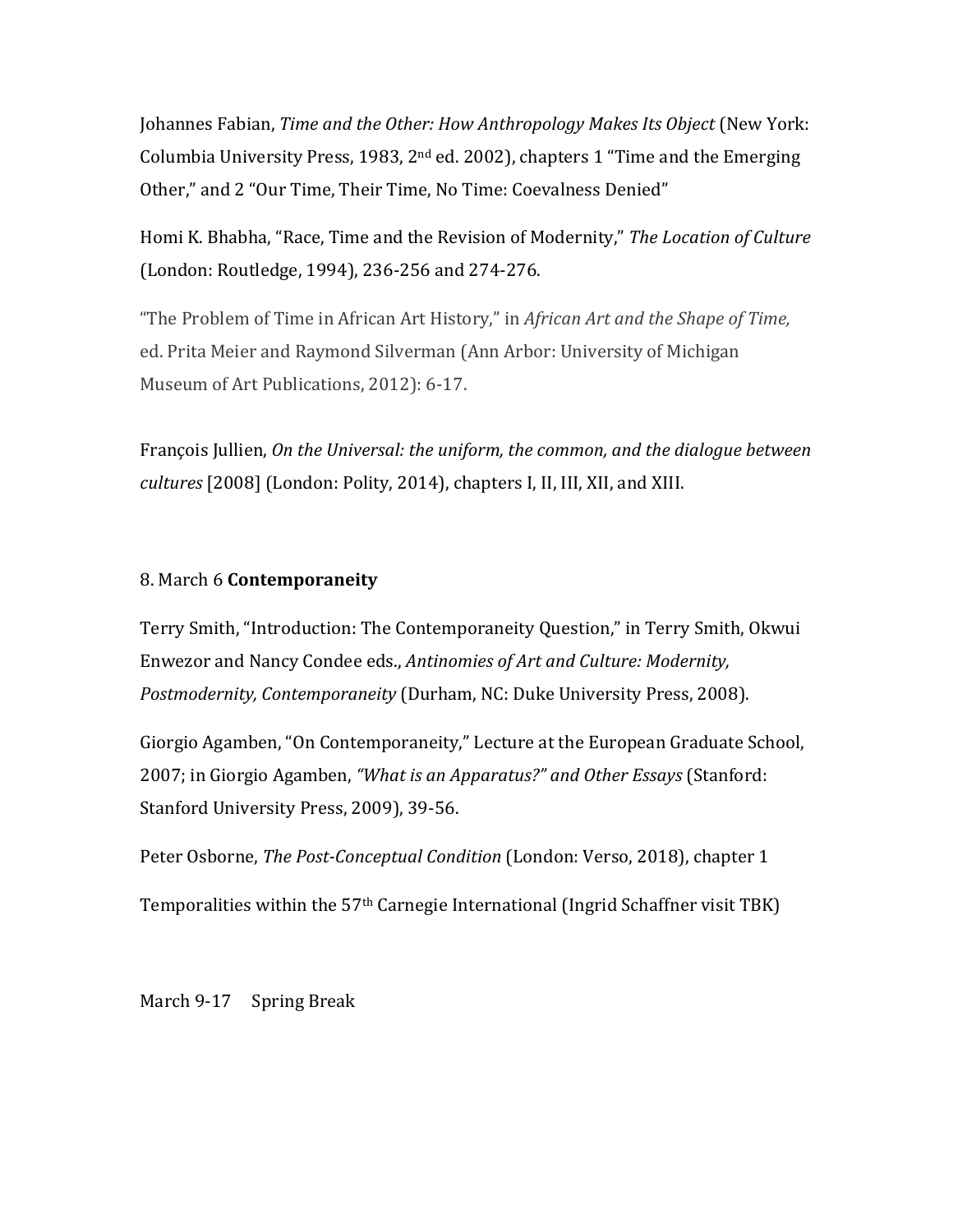# 9. March 20 Exhibiting temporalities, heterochronicity, atemporality, anachrony, exochrony  $*$

Tony Bennett, "The Exhibitionary Complex," in Reesa Greenberg, Bruce W. Ferguson, and Sandy Nairne, eds., *Thinking About Exhibitions* (London: Routledge, 1996).

Michel Foucault, "Of Other Spaces (1967), Heterotopias," *Architecture/Mouvement/Continuité* (October, 1984), at https://foucault.info/documents/heterotopia/foucault.heteroTopia.en/.

Beth Lord, "Foucault's museum; difference, representation, and genealogy," museum and society, vol. 4, no. 1 (March 2006): 1-14.

Terry Smith, "Mapping the Contexts of Curating: The Visual Arts Exhibitionary Complex," *Journal of Curatorial Studies*, vol. 6, no. 2 (2017): 170-180.

10. March 27 Presentations

11. April 3 Presentations

12. April 10 Presentations

13. April 17 Presentations

14. April 24 Essays due